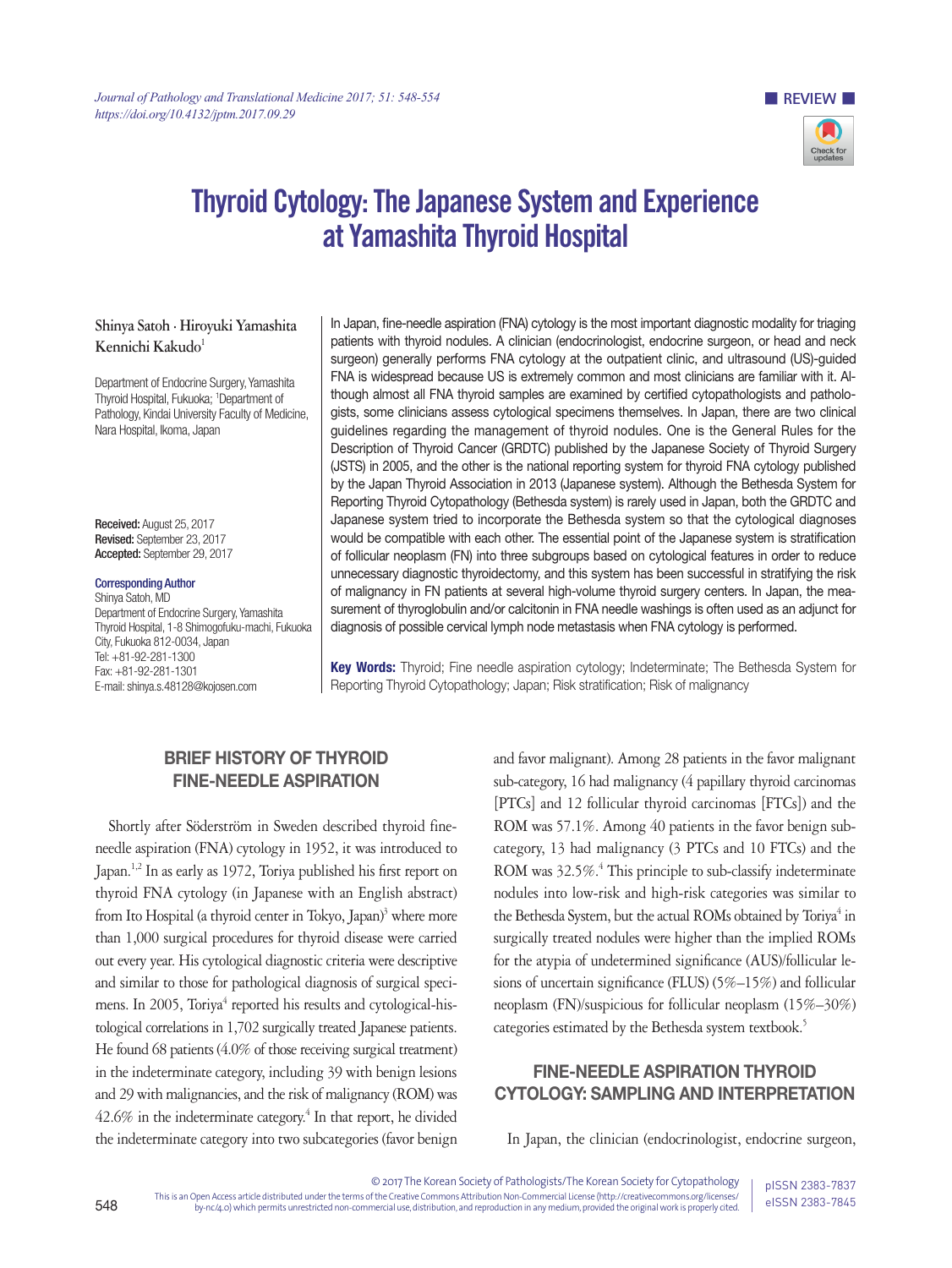or head and neck surgeon) generally performs FNA cytology at an outpatient clinic and FNA sampling by cytopathologists is unusual. Ultrasonography (US) is widely available and inexpensive (it costs only 35 U.S. dollars, about 10 U.S. dollars [30%] paid by patients and 25 U.S. dollars covered by the Japanese national health insurance system). Thus, US-guided FNA is preferred by most clinicians. Pathologists in Japan usually have dual certification; they are certified for anatomical pathology by the Japanese Society of Pathology and also for cytopathology by the Japanese Society of Clinical Cytology (JSCC). One of the characteristics of Japanese cytology practice is that a significant number of cytopathologists have a second clinical speciality, such as gynecology, endocrine surgery, breast surgery, respiratory medicine, respiratory surgery, urology, dental surgery, etc. They usually make a cytological diagnosis after collecting the specimens themselves.<sup>6</sup> Approximately half of all thyroid FNA samples are diagnosed at commercial laboratories by board-certified pathologists and the other half are assessed at hospitals by pathologists and doctors who are board-certified cytologists.

# CYTOTECHNOLOGIST TRAINING PROGRAM AND JAPANESE SOCIETY OF CLINICAL CYTOLOGY CERTIFICATION

The JSCC holds examinations for qualification of cytotechnologists and those who pass are registered as JSCC certified cytotechnologists. There are two pathways to obtaining national board recognition as a medical technologist in Japan; candidates must complete either a 3-year course at a vocational school or a 4-year course at a medical technology school, after which graduates can sit the national examination for medical technologists. Those who obtain a national medical technology license can apply to sit the JSCC examination for cytotechnologists after working for one year at the cytology laboratory of a teaching hospital. More than 800 teaching hospitals in Japan provide education on cytological diagnosis and technical skills, along with cytology laboratory experience. There are also college level (4-year) schools whose graduates are eligible to sit the JSCC cytotechnologist examination without 1 year of practical experience, but these schools are fewer than 10 and they remain a minor pathway. JSCC certified cytotechnologists provide both technical assistance and cytology screening services in the cytology laboratories of most institutions in Japan and often play a leading role in a central laboratory.

## PREPARATION AND STAINING OF THYROID CYTOLOGY SAMPLES

A 22- or 23-gauge needle is often used instead of a 26- or 27 gauge needle, in combination with a 10-mL disposable syringe and a pistol-grip mechanical syringe holder. Local anesthesia is not provided. Two smear slides are usually prepared from one FNA specimen, and are fixed in 95% ethanol or an equivalent fixative. Wet-fixed smears with Papanicolaou stain are favored by most laboratories, although some cytopathologists prefer airdried smears with Giemsa stain or Diff-Quik stain. Liquid-based cytology is used in some laboratories, but is not widely available. Examination of FNA needle washings (hormonal assays and other diagnostic markers) has recently become popular for confirmation of the cytological diagnosis.

#### Thyroid FNA cytology reporting systems in Japan

There are two sets of clinical guidelines for handling thyroid nodules. One is the *General Rules for the Description of Thyroid Cancer* (GRDTC) published by the Japanese Society of Thyroid Surgery (JSTS) in 2005 and updated in 2016.<sup>7</sup> It includes a reporting system for thyroid FNA cytology. The other is a national reporting system (the Japanese system) for thyroid FNA cytology that was included in the clinical guidelines published by the Japan Thyroid Association (JTA) in 2013.<sup>8,9</sup> The GRDTC reporting system was adapted from the Papanicoloau Society recommendations published in  $1996$ ,<sup>10</sup> while the Japanese system was adapted from Toriya's diagnostic system developed at Ito Hospital in Japan, which is characterized by two or three subclassifications of the indeterminate category.8,9 The Japanese system initially classifies the lesions in indeterminate category into indeterminate A (follicular neoplasms without PTC-type nuclear features [PTC-N]) and indeterminate B (nodules with nuclear atypia). The indeterminate A is further classified into three subcategories: A1 (favor benign), A2 (borderline), and A3 (favor malignant) (Table 1).<sup>9</sup> Although the Bethesda System for Reporting Thyroid Cytopathology (TB-SRTC) itself is rarely used in Japan, the GRDTC and JTA system tried to incorporate TBSRTC so that cytological diagnoses made with the GRDTC or Japanese system could be related to TB-SRTC diagnoses, and even the JSTS recommended TBSRTC after significant modifications. The GRDTC system is widely used in Japan, but several high-volume thyroid surgery centers prefer the Japanese system because they want to stratify the ROM in patients with FN. The indication for surgery is judged comprehensively by risk assessment on the basis of cytological diagnosis, ultrasound findings, and clinical findings. The prototype of the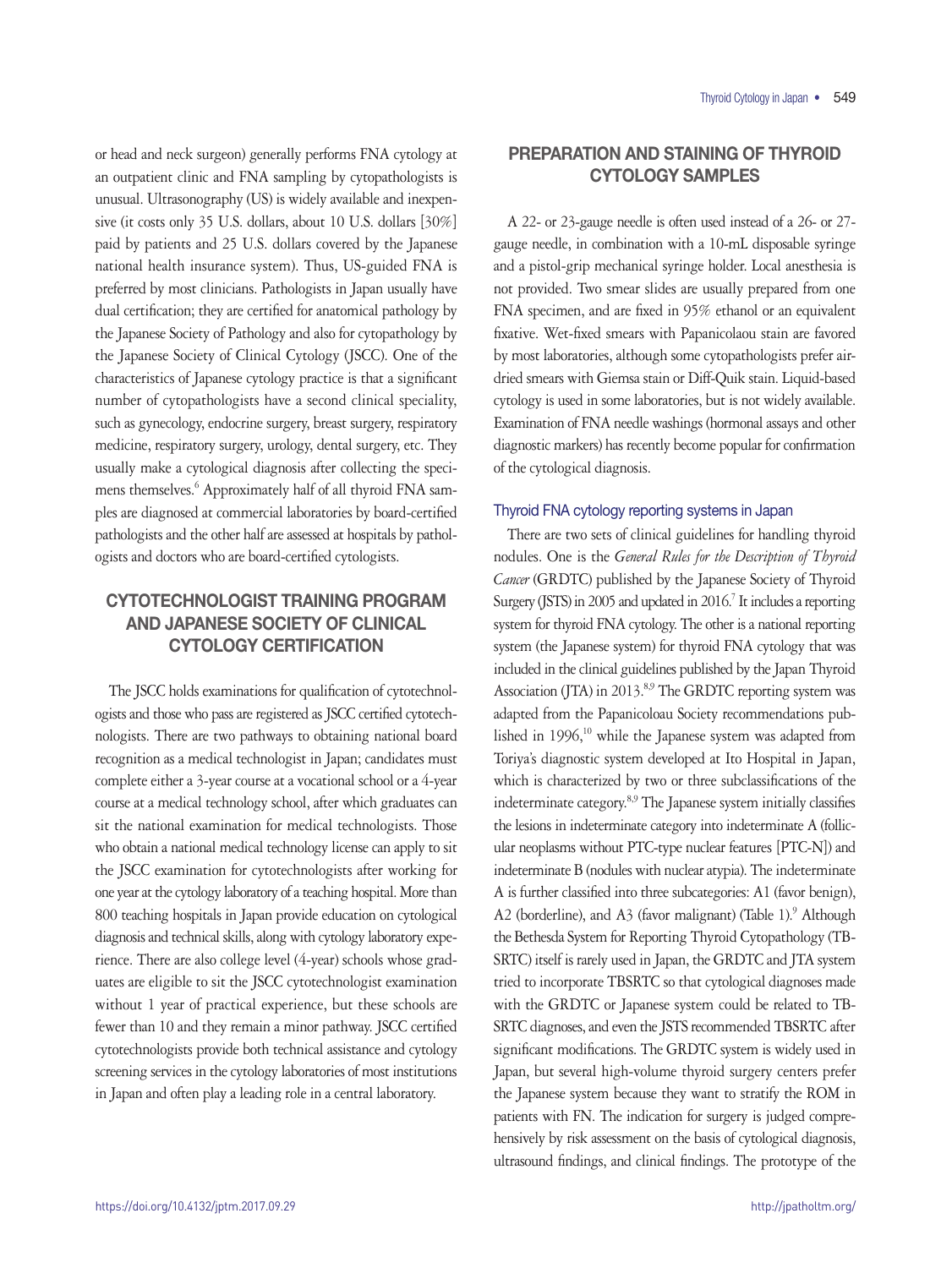Japanese system has been used to reduce unnecessary diagnostic thyroidectomy in patients with FN cytology at several thyroid centers, including Ito Hospital (Tokyo, Japan) and Kuma Hospital (Kobe, Japan). As a result, it is not mandatory for Japanese patients with FN to undergo diagnostic thyroidectomy, which is completely different from the management in Western countries.

## Thyroid cytology classification according to the Japanese system

In the Japanese system, thyroid nodules are classified into six

| Table 1. Cytological reporting system recommended in the 2013 |  |
|---------------------------------------------------------------|--|
| Japanese guideline for management of thyroid nodules          |  |

| Diagnostic category                                                   | Risk of malignancy (%) |
|-----------------------------------------------------------------------|------------------------|
| Inadequate (non-diagnostic)                                           | 10                     |
| Normal or benign                                                      | < 1                    |
| Indeterminate                                                         |                        |
| Indeterminate A (foliicular neoplasm)                                 |                        |
| A-1: favor benign                                                     | < 15                   |
| A-2: borderline                                                       | $15 - 30$              |
| A-3: favor malignant                                                  | $40 - 60$              |
| Indeterminate B<br>(others: atypia in non-follicular pattern lesions) | $40 - 60$              |
| Suspicious for malignancy<br>(not conclusive for malignancy)          | > 80                   |
| Malignancy                                                            | >99                    |

categories by cytological diagnosis (inadequate, benign, indeterminate A, indeterminate B, suspicious for malignancy, and malignant) (Table 1, Fig. 1). Indeterminate A is a category for FN (equivalent to Bethesda IV, but excluding cases with PTC-N), which is divided into three subcategories (A1, A2, and A3) based on cytological findings and ROM. These cytological subcategories have an impact on making decisions about clinical management. The cytological features of indeterminate A are no colloid background, microfollicular growth, enlarged nuclei, 3-dimensional clusters, and high cellularity. Nodules that demonstrate prominent trabecular clusters, cellular atypia, loss of cellular polarity, loss of cohesiveness, and nuclear overlapping are classified as group A3 (Fig. 2), while those with sheet-like follicles, medium-sized follicles, and a low nucleus/cytoplasm ratio are classified as group A1 (Fig. 3). Group A2 is intermediate between groups A1 and A3. Oxyphilic follicular tumors are handled as a separate group from indeterminate A and do not undergo subclassification in the Japanese system. Indeterminate B consists of lesions with nuclear abnormalities that are difficult to distinguish between benign and malignant, and are differentiated from FN by the presence of worrisome PTC-N. Lesions with extremely equivocal findings of PTC or medullary thyroid carcinoma (MTC) may be classified into this category. Indeterminate

#### The Japanese system and the Bethesda system



Fig. 1. Correlation between the Japan Thyroid Association reporting system (the Japanese system) and the Bethesda System for Reporting Thyroid Cytopathology (TBSRTC). FN, follicular neoplasm.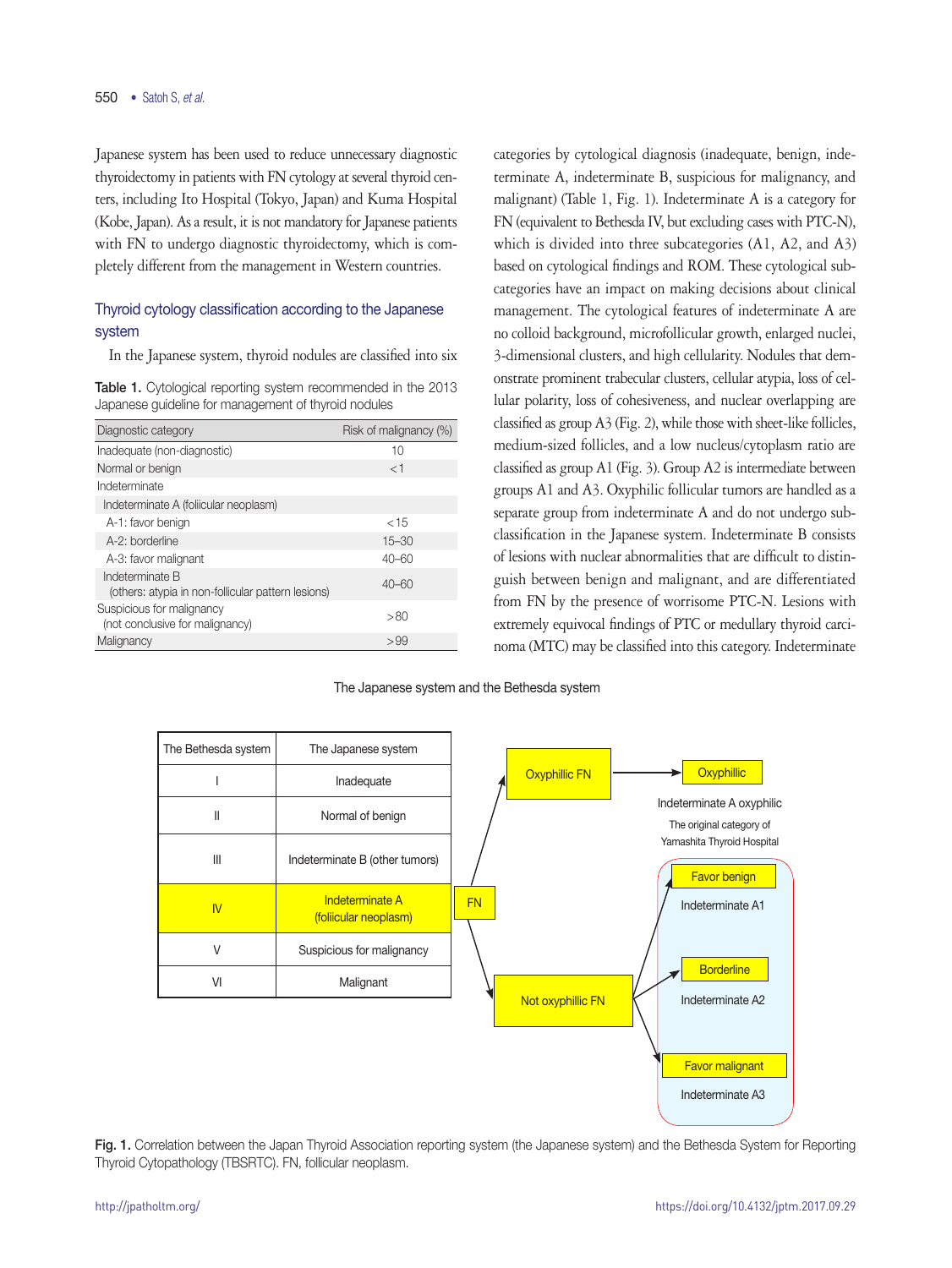B is almost equivalent to the Bethesda III (AUS/FLUS) category, but FLUS without PTC-N are excluded and classified as indeterminate A1 by the Japanese system. The other categories of the Japanese system (inadequate, benign, suspicious for malignancy, and malignant) are equivalent to those of TBSRTC (Fig. 1). A further modification of the Japanese system is classifying samples that only contain cyst fluid as benign because of an extremely low ROM.<sup>11</sup>

## The Japanese system in clinical practice at Yamashita Thyroid Hospital

There are differences in surgical indications between Western and Asian practice, and the indications vary even among the institutions in Japan.



Fig. 2. Cytological findings of indeterminate A3. Cellular atypia, loss of cellular polarity, nuclear enlargement, and nuclear over-lapping are noted. The specimen was aspirated from a minimally invasive follicular carcinoma.



Fig. 3. Cytological findings of indeterminate A1. Microfollicular clusters are seen. The nuclei are round and slightly small. The specimen was aspirated from a follicular adenoma.

At Yamashita Thyroid Hospital, the indications for surgery in patients with thyroid nodules are as follows. Patients with inadequate cytology are recommended to undergo repeat FNA cytology or follow-up examination at intervals of 6 to 12 months. US is routinely performed at each follow-up visit in these patients. If a follicular tumor or cancer is suspected by US during the follow-up, repeat FNA cytology is usually performed. Patients with benign cytology are usually recommended to have follow-up examination, but diagnostic thyroidectomy may be recommended when the tumor is larger than 4 cm in diameter. Patients with indeterminate A1 cytology receive either diagnostic thyroidectomy or observation based on US findings and tumor size. Patients with indeterminate A2 or A3 cytology are recommended to undergo diagnostic thyroidectomy unless the tumor is small (e.g. <1 cm in diameter). Although repeat FNA is recommended for patients with indeterminate B cytology, most patients with suspected malignancy according to US findings immediately undergo diagnostic thyroidectomy without repeat FNA. Patients with suspicious for malignancy or malignant cytology are recommended to undergo therapeutic thyroidectomy, but some patients with papillary microcarcinoma may be managed by observation, a so-called active surveillance.<sup>12-14</sup>

At Yamashita Thyroid Hospital (Fukuoka, Japan), about 1,000 surgical procedures for thyroid disease are carried out every year, and the results of US-guided FNA cytology for 1,600 nodules from January 2015 to April 2016 are summarized in Tables 2 and 3. These tables show the correlation between cytological and histological diagnoses categorized according to either TBSRTC or the Japanese system. Because liquid-based cytology was not performed during this period, the frequency of Bethesda I (inadequate category) was high at 23.9% (382/1,600). The resection rate (RR), ROM in resected patients, and ROM in all patients receiving FNA are presented in Table 2. Among 154 nodules classified as Bethesda IV (Indeterminate A), 75 nodules were A1, 29 nodules were A2, and 11 nodules were A3. Thirtynine lesions were suspected to be oxyphilic follicular tumors and were separately classified as indeterminate A oxyphilic according to our original classification. The RR and ROM in each of these four subcategories are also listed in Table 3. We were able to successfully stratify category A into subcategories A1, A2, and A3 according to the increase of ROM and RR, thus reducing unnecessary thyroidectomies in patients with indeterminate A (FN).

The correlation between cytological and histological diagnoses in patients who underwent FNA cytology and surgical follow-up at Yamashita Thyroid Hospital is presented in Table 2. While PTC accounted for 98% of Bethesda VI, only two MTCs, one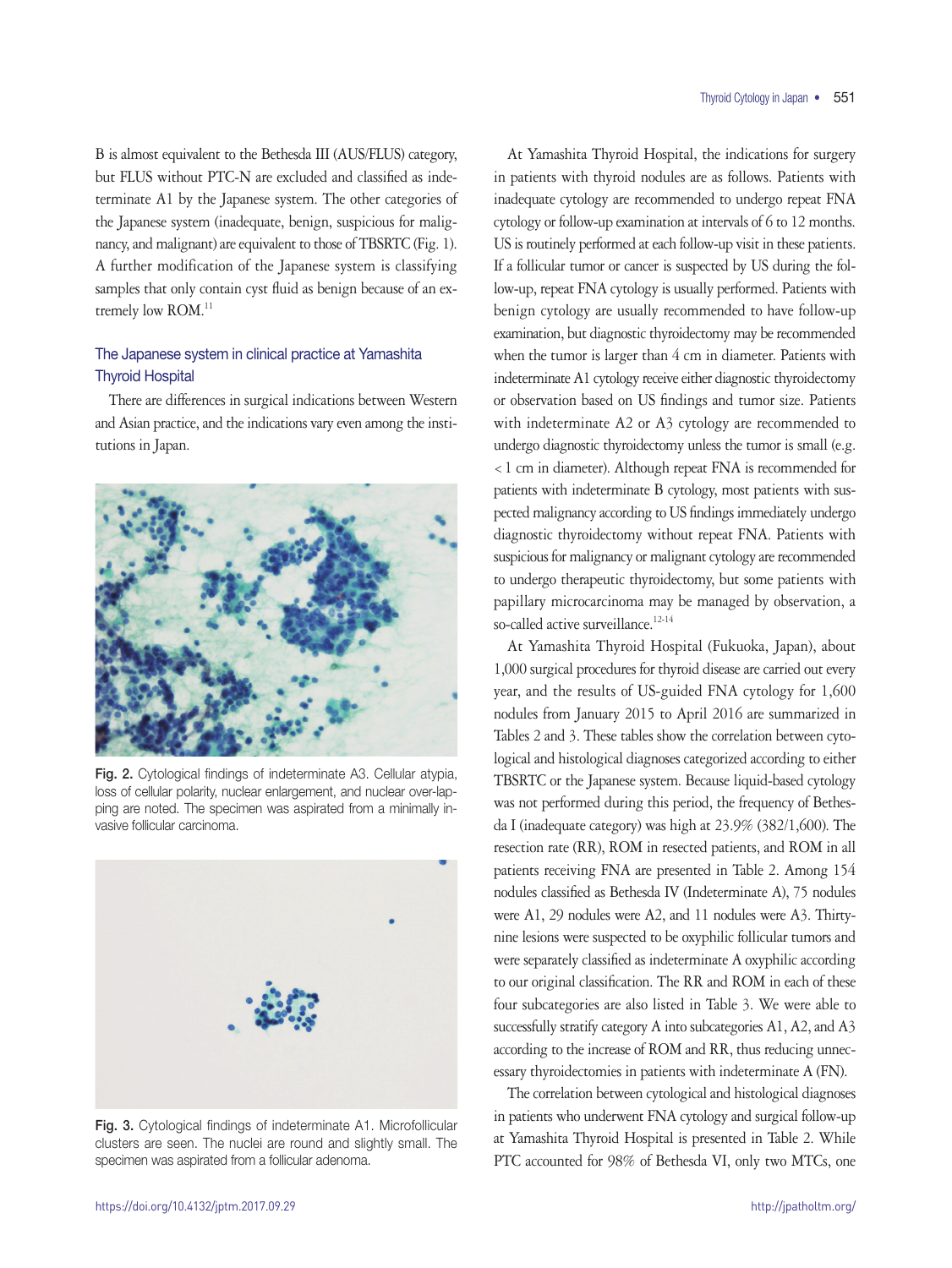| ì<br>ł                                                          |  |
|-----------------------------------------------------------------|--|
| Ś<br>į                                                          |  |
| ĺ                                                               |  |
|                                                                 |  |
|                                                                 |  |
| - 14545                                                         |  |
| $\overline{a}$<br>.<br>:                                        |  |
|                                                                 |  |
| 5<br>5<br>5                                                     |  |
| ś<br>ī                                                          |  |
| ion Soo                                                         |  |
|                                                                 |  |
| j<br>ĺ                                                          |  |
|                                                                 |  |
| $\frac{1}{2}$<br>j                                              |  |
| )<br>)<br>)<br>ואטר באוט                                        |  |
|                                                                 |  |
| j                                                               |  |
| 5                                                               |  |
|                                                                 |  |
| j<br>F                                                          |  |
|                                                                 |  |
| $\frac{1}{2}$<br>$\ddot{ }$                                     |  |
| Ó<br>֖֖֖֖֖֖֖֖ׅ֖֖֧֪֪ׅ֖֚֚֚֚֚֚֚֚֚֚֚֚֚֚֚֚֚֚֚֚֚֚֚֚֚֚֚֬֝֝֓֞<br>ׇ֚֬֓֡֡ |  |
| in m                                                            |  |
|                                                                 |  |
|                                                                 |  |
| ׇ֚֬֓֡֡                                                          |  |
| $\frac{1}{2}$<br>į                                              |  |
|                                                                 |  |
|                                                                 |  |
|                                                                 |  |
|                                                                 |  |
| 5                                                               |  |
| j                                                               |  |
| i                                                               |  |
| $\frac{5}{2}$                                                   |  |
|                                                                 |  |
| Š                                                               |  |
| j                                                               |  |
| j                                                               |  |
| $\frac{1}{2}$                                                   |  |
| č<br>ΣN<br>Δ                                                    |  |
| !                                                               |  |
|                                                                 |  |
| $\ddot{\phantom{0}}$<br>)                                       |  |
| ׇ֚֬֡                                                            |  |
| i<br>)                                                          |  |
|                                                                 |  |
| <br>j                                                           |  |
|                                                                 |  |
|                                                                 |  |
|                                                                 |  |
|                                                                 |  |
|                                                                 |  |
|                                                                 |  |
|                                                                 |  |
|                                                                 |  |
|                                                                 |  |
|                                                                 |  |
| uses in patients un<br>Ī<br>١                                   |  |
| I<br>ن<br>آ                                                     |  |
| 55                                                              |  |
| Ó                                                               |  |
| i<br>١<br>I<br>֧֦֧֢ׅ֖֚֚֚֚֬֬                                     |  |
| I<br>ׇ֚֚֚֕                                                      |  |
|                                                                 |  |
|                                                                 |  |
|                                                                 |  |
| j<br>֚֬֕<br>l                                                   |  |
| I<br>ׇ֚֬֓֡֡                                                     |  |
| I<br>l<br>ì                                                     |  |
| ١                                                               |  |
|                                                                 |  |
|                                                                 |  |
| j                                                               |  |
| l                                                               |  |
| )<br>$\ddot{\phantom{0}}$                                       |  |
| l                                                               |  |
| l                                                               |  |
| 1<br>Ì<br>ׇ֚֬֕                                                  |  |
|                                                                 |  |
| ī                                                               |  |
| j<br>Ì                                                          |  |
|                                                                 |  |
|                                                                 |  |
|                                                                 |  |
| í                                                               |  |

| The Bethesda system                                                                                                                                                                                                                                                                                                                                                                                                                                                                                                                                                                                                                                                                                           |             |                | Resection |                 |         |            |                         |         |                |                |            |                       | Histological diagnosis |                      |                         |            |         |         |                | ROM at         | Overall           |
|---------------------------------------------------------------------------------------------------------------------------------------------------------------------------------------------------------------------------------------------------------------------------------------------------------------------------------------------------------------------------------------------------------------------------------------------------------------------------------------------------------------------------------------------------------------------------------------------------------------------------------------------------------------------------------------------------------------|-------------|----------------|-----------|-----------------|---------|------------|-------------------------|---------|----------------|----------------|------------|-----------------------|------------------------|----------------------|-------------------------|------------|---------|---------|----------------|----------------|-------------------|
| Cytological<br>diagnosis                                                                                                                                                                                                                                                                                                                                                                                                                                                                                                                                                                                                                                                                                      | No. (%)     | Surgery        | rate (%)  | $\leq$          | H       | 氐          | <b>XXO</b><br>氐         | Others  | EC             | EC<br>$\times$ | <b>DLG</b> | DLC<br>$\overline{Q}$ | macrofol<br><b>PTC</b> | others<br><b>PTC</b> | WDC-<br>NO <sub>S</sub> | <b>MTC</b> | ATC     | MALT    | <b>DLBCL</b>   | Surgery<br>(%) | <b>ROM</b><br>(%) |
| Inadequate                                                                                                                                                                                                                                                                                                                                                                                                                                                                                                                                                                                                                                                                                                    | 382 (24)    | $\mathbb S$    | 16.5      | 85              | $\circ$ | ∓          | $\sim$                  | $\sim$  |                | $\circ$        | $\infty$   | $\sim$                | $\circ$                | $\sim$               | $\circ$                 | $\circ$    | $\circ$ | $\circ$ | $\circ$        | 20.6           | 3.4               |
| Benign                                                                                                                                                                                                                                                                                                                                                                                                                                                                                                                                                                                                                                                                                                        | 626 (39)    | 89             | 14.2      | 67              | 4       | LO         | $\circ$                 | 2       |                | $\circ$        | $\infty$   | $\circ$               | $\circ$                | $\circ$              | $\circ$                 | $\circ$    | $\circ$ | $\sim$  | $\circ$        | 12.4           | $\frac{8}{1}$     |
| $\cong$ MIS                                                                                                                                                                                                                                                                                                                                                                                                                                                                                                                                                                                                                                                                                                   | 171(11)     | $\overline{4}$ | 27.5      | 22              | $\circ$ | $\cong$    | $\sim$                  | $\circ$ | $\circ$        | $\circ$        | $\circ$    | $\sim$                | $\circ$                | $\circ$              | $\circ$                 | $\circ$    | $\circ$ | 4       |                | 14.9           | 4.1               |
| IV Follicular neoplasm                                                                                                                                                                                                                                                                                                                                                                                                                                                                                                                                                                                                                                                                                        | 154 (9.6)   | 88             | 55.2      | $\overline{21}$ | $\circ$ | 26         | $\overline{1}$          | $\circ$ | $\overline{C}$ | $\sim$         | $\circ$    | $\sim$                | $\sim$                 | $\circ$              | $\sim$                  |            | $\circ$ | $\circ$ | $\circ$        | 24.7           | 13.6              |
| Suspicious for malignancy<br>$\mathbf{r}$                                                                                                                                                                                                                                                                                                                                                                                                                                                                                                                                                                                                                                                                     | 52 (3.3)    | 89             | 75        | က               | $\circ$ | $\circ$    | $\circ$                 | $\circ$ |                | $\circ$        | 27         | 4                     | $\circ$                | က                    | $\circ$                 | $\circ$    | $\circ$ |         | $\circ$        | 92.3           | 69.2              |
| VI Malignant                                                                                                                                                                                                                                                                                                                                                                                                                                                                                                                                                                                                                                                                                                  | 215(13)     | 199            | 92.6      | $\circ$         | $\circ$ | $\circ$    | $\circ$                 | $\circ$ | $\circ$        | $\circ$        | 188        | 5                     | $\circ$                | $\sim$               | $\circ$                 | $\sim$     |         | $\circ$ | $\overline{ }$ | 100            | 92.6              |
|                                                                                                                                                                                                                                                                                                                                                                                                                                                                                                                                                                                                                                                                                                               | 1,600 (100) | 522            | 32.6      | 148             | 4       | 89         | $\overline{\mathbf{C}}$ | 4       | $\overline{5}$ | $\sim$         | 231        | $\frac{5}{1}$         | $\sim$                 | $\sim$               | $\sim$                  | S          |         | $\sim$  | $\sim$         | 55             | 17.9              |
|                                                                                                                                                                                                                                                                                                                                                                                                                                                                                                                                                                                                                                                                                                               |             |                |           |                 |         | Benign 235 |                         |         |                |                |            |                       |                        | Malignant 287        |                         |            |         |         |                |                |                   |
| oxyphilic variant; PTC, papillary thyroid carcinoma; PTC fol, papillary thyroid carcinoma, follicular variant; PTC macrofol, papillary thyroid carcinoma, macrofollicular variant; WDC-NOS, well-differentiated carcinoma,<br>FNA, fine-needle aspiration; AN, adenomatous nodule; H, Hashimoto's thyroiditis; FA, follicular adenoma; FRO, follicular thyroid carcinoma; FTC oxy, follicular thyroid carcinoma; FTC oxy, follicular thyroid carcinoma,<br>not otherwise specified; MTC, medullary thyroid carcinoma; ATC, anaplastic thyroid carcinoma; MALT, mucosa-associated lymphoid tissue; DLBCL, diffuse large B-cell lymphoma; ROM, risk of malignancy; AUS,<br>atypia of undetermined significance. |             |                |           |                 |         |            |                         |         |                |                |            |                       |                        |                      |                         |            |         |         |                |                |                   |

552 • Satoh S, *et al.*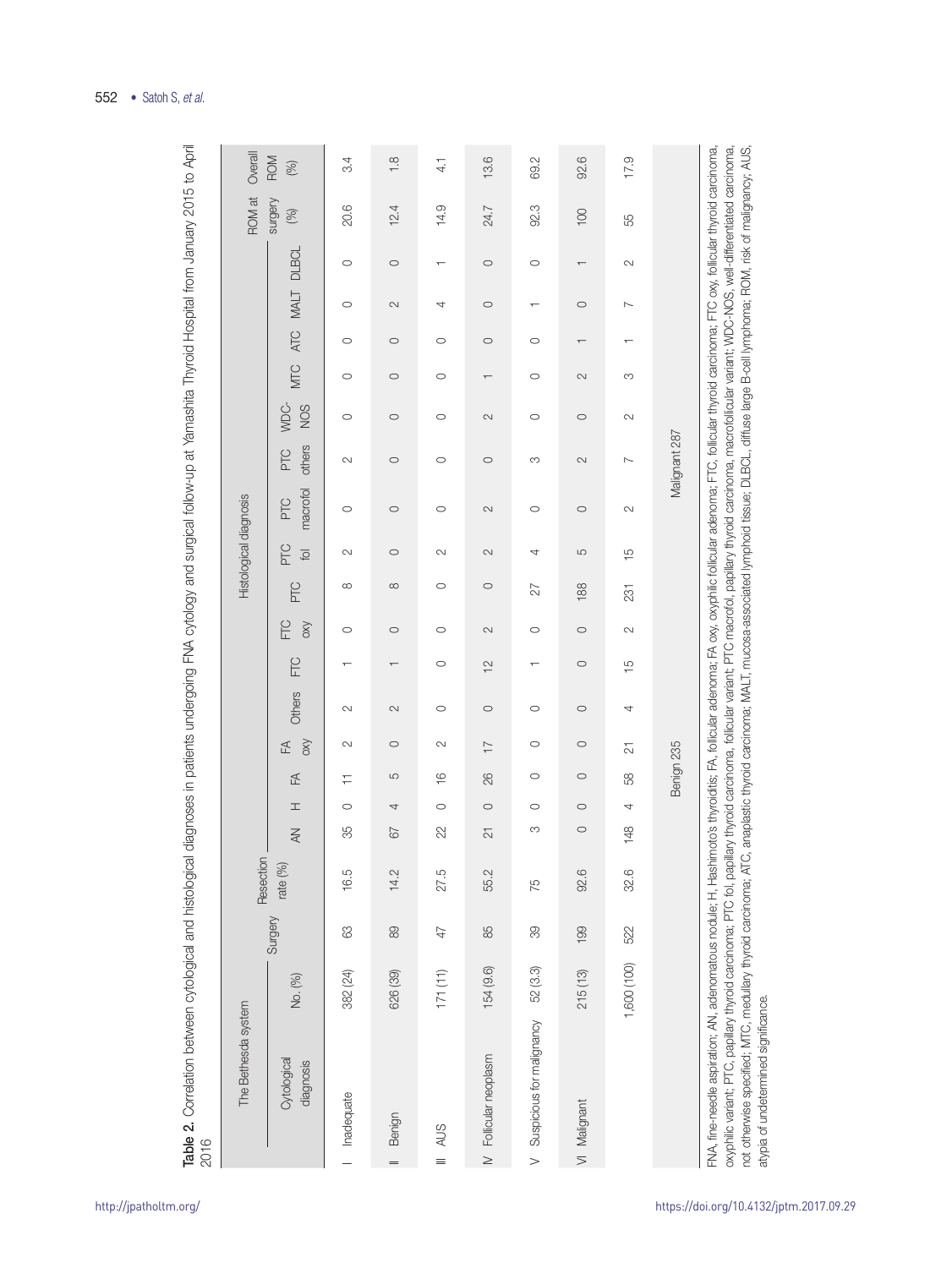|                            | No. (%)      |           |            | ROM at        | Overall | Histological classification (malignancy) |                          |                          |              |                    |                          |  |  |
|----------------------------|--------------|-----------|------------|---------------|---------|------------------------------------------|--------------------------|--------------------------|--------------|--------------------|--------------------------|--|--|
| Cytological classification | FNA-cytology | Resection | Malignancy | histology (%) | ROM (%) | <b>FTC</b>                               | <b>FTC</b><br><b>OXV</b> | <b>PTC</b><br>fol        | PTC macrofol | WDC-<br><b>NOS</b> | <b>MTC</b>               |  |  |
| Indeterminate A1           | 75 (48.7)    | 33(44)    | 4          | 12.1          | 5.3     |                                          |                          | ٠                        |              | $\sim$             | ٠                        |  |  |
| Indeterminate A2           | 29(18.8)     | 20(68.9)  | 10         | 50            | 34.5    |                                          | $\sim$                   | $\overline{\phantom{a}}$ |              |                    | $\overline{\phantom{a}}$ |  |  |
| Indeterminate A3           | 11(7.1)      | 10 (90.9) | 6          | 60            | 54.5    | 3                                        | $\overline{\phantom{a}}$ |                          |              | $\sim$             |                          |  |  |
| Indeterminate A oxyphilic  | 39(25.3)     | 22(56.4)  |            | 4.5           | 2.6     | $\overline{\phantom{a}}$                 |                          | $\overline{\phantom{a}}$ |              |                    |                          |  |  |
|                            | 154 (100)    | 85 (55.2) | 21         | 24.7          | 13.6    | 12                                       | 2                        | っ                        |              |                    |                          |  |  |

Table 3. Resection rate and risk of malignancy in patients with indeterminate A cytology (including oxyphilic follicular neoplasm)

FNA, fine-needle aspiration; ROM, risk of malignancy; FTC, follicular thyroid carcinoma; FTC oxy, follicular thyroid carcinoma, oxyphilic variant; PTC fol, papillary thyroid carcinoma, follicular variant; PTC macrofol, papillary thyroid carcinoma, macrofollicular variant; WDC-NOS, well-differentiated carcinoma, not otherwise specified; MTC, medullary thyroid carcinoma.

anaplastic thyroid carcinoma and one diffuse large B-cell lymphoma were included in this category. Similarly, PTC accounted for more than 90% of the malignant tumors in Bethesda V. FTC accounted for about 70% of the malignant tumors in Bethesda IV (indeterminate A), while follicular variant PTC accounted for 20%. In each indeterminate A subcategory (A1, A2, and A3), more than half of the malignant tumors had a histological diagnosis of FTC. In our hospital, the final histological diagnosis was FTC for the majority of malignancies in indeterminate A.

In 2015, Sugino *et al.*<sup>15</sup> reported on the correlation between cytological and histological diagnosis in indeterminate A patients according to the Japanese system. They assessed 1,553 indeterminate A patients (4.3%) among 36,066 patients who underwent US-guided FNA thyroid cytology between 2005 and 2011 at Ito Hospital (Tokyo, Japan). Histological diagnosis of the primary thyroid tumor was available in 779 of the 1,553 patients with indeterminate A lesions. The overall RR was 50.2%, with the RR being 46.9% in A1, 55.4% in A2, and 65.1% in A3. The overall ROM was 34.5% in resected cases, while the ROM was 30.0% in resected A1 cases, 40.3% in A2, and 50.0% in A3. In addition, FTC accounted for about 75.5% of malignant tumors in indeterminate A patients, and 11 follicular variant PTCs (4.1%) were included in indeterminate A category. Their results are fairly consistent with our findings.

In conclusion, the Japanese system seems to direct high-risk patients with FN to surgery, while low-risk patients with FN are recommended for follow-up. FTC accounted for the majority of malignancies in Japanese patients with indeterminate A lesions who underwent diagnostic thyroidectomy, which is different from reports on Western patients.<sup>16,17</sup>

## ANCILLARY TESTING, INCLUDING CORE BIOPSY

Core needle biopsy is rarely performed in thyroid patients in

Japan; it may be used instead of open biopsy to confirm malignant lymphoma of the thyroid or undifferentiated carcinoma in inoperable cases. Molecular testing for *BRAF* mutation and other molecular alterations, as suggested in the 2015 guidelines of the American Thyroid Association,<sup>18</sup> may be used to triage patients with indeterminate nodules, but is not a common practice in Japan. As of 2017, it is only done for academic research<sup>19</sup> because its use is not supported by the Japanese national health insurance system. On the other hand, measurement of thyroglobulin (Tg) and/or calcitonin in FNA needle washings is often used as a helpful diagnostic adjunct in patients with thyroid nodules or cervical tumors, as are serum tumor markers. When the needle aspirate is immediately fixed and submitted for cytological examination, the needle and syringe are washed with 0.5 mL of saline and the washings are also submitted for measurement of biochemical markers. The presence of Tg in the FNA needle washings suggests that the tumor originated from thyroid follicular cells. This method is useful for establishing the diagnosis of lymph node metastasis when samples are obtained from possible cervical metastases of well-differentiated thyroid carcinoma. In 1983, Miyauchi *et al*.<sup>20</sup> (one of the leaders in the field of thyroid oncology in Japan and Asia) reported that the detection of very high thyroglobulin content in aspirates from cystic lymph nodes of the neck supported the diagnosis of metastatic PTC. This method is also applied to the diagnosis of MTC. Kudo (a colleague of Miyauchi) et al.<sup>21</sup> reported that the measurement of calcitonin in FNA needle washings could identify MTC with a high sensitivity and specificity. This is the historical background that explains why the measurement of Tg and/or calcitonin in aspirates is preferred by endocrinologists and endocrine surgeons in Japan.

#### **CONCLUSION**

In Japan, the clinician (endocrinologist, endocrine surgeon, or head and neck surgeon) usually performs FNA cytology at an